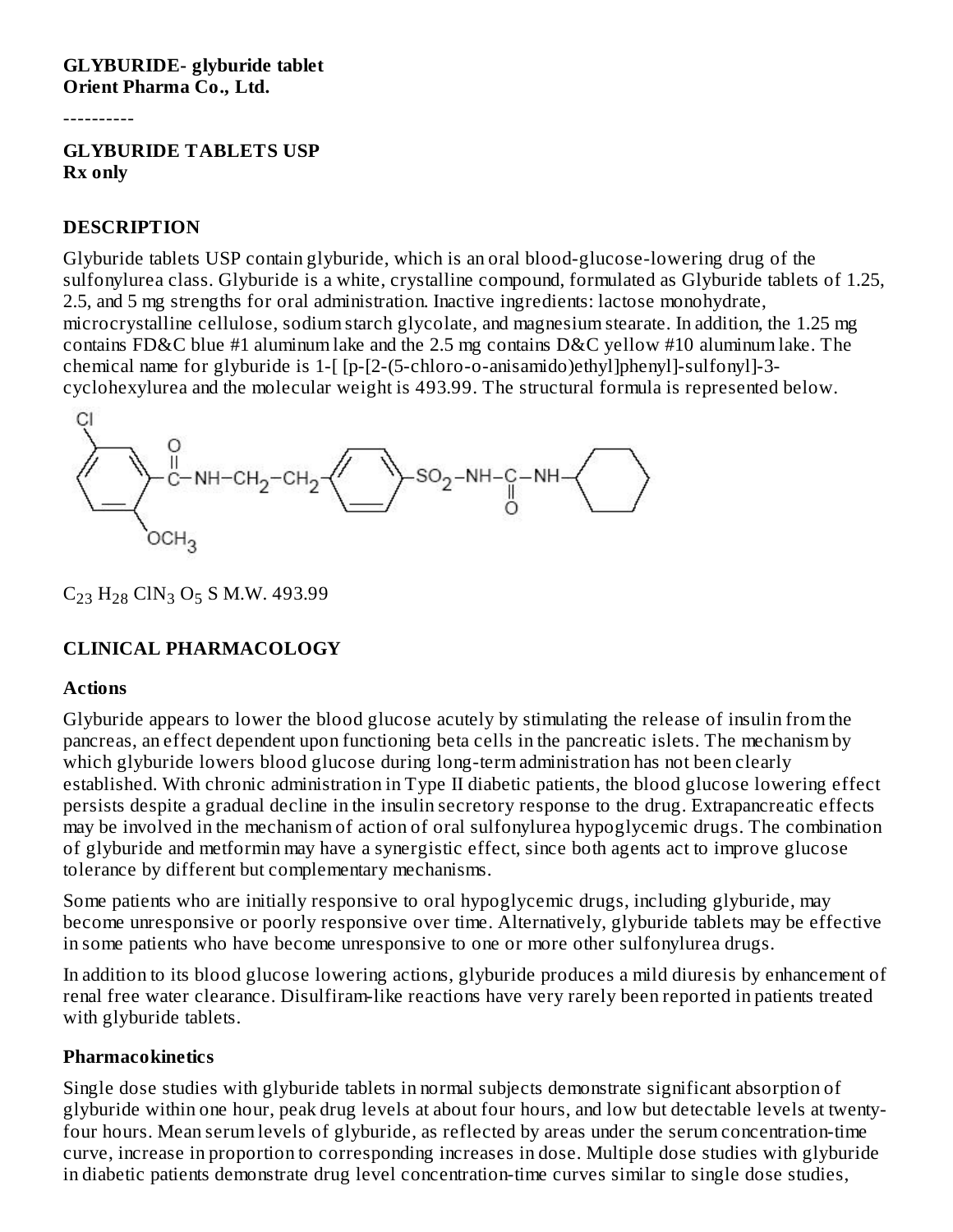indicating no buildup of drug in tissue depots. The decrease of glyburide in the serum of normal healthy individuals is biphasic; the terminal half-life is about 10 hours. In single dose studies in fasting normal subjects, the degree and duration of blood glucose lowering is proportional to the dose administered and to the area under the drug level concentration-time curve. The blood glucose lowering effect persists for 24 hours following single morning doses in nonfasting diabetic patients. Under conditions of repeated administration in diabetic patients, however, there is no reliable correlation between blood drug levels and fasting blood glucose levels. A one year study of diabetic patients treated with glyburide showed no reliable correlation between administered dose and serum drug level.

The major metabolite of glyburide is the 4-trans-hydroxy derivative. A second metabolite, the 3-cishydroxy derivative, also occurs. These metabolites probably contribute no significant hypoglycemic action in humans since they are only weakly active (1/400th and 1/40th as active, respectively, as glyburide) in rabbits.

Glyburide is excreted as metabolites in the bile and urine, approximately 50% by each route. This dual excretory pathway is qualitatively different from that of other sulfonylureas, which are excreted primarily in the urine.

Sulfonylurea drugs are extensively bound to serum proteins. Displacement from protein binding sites by other drugs may lead to enhanced hypoglycemic action. *In vitro* , the protein binding exhibited by glyburide is predominantly non-ionic, whereas that of other sulfonylureas (chlorpropamide, tolbutamide, tolazamide) is predominantly ionic. Acidic drugs such as phenylbutazone, warfarin, and salicylates displace the ionic-binding sulfonylureas from serum proteins to a far greater extent than the non-ionic binding glyburide. It has not been shown that this difference in protein binding will result in fewer drug-drug interactions with glyburide tablets in clinical use.

## **INDICATIONS AND USAGE**

Glyburide tablets USP are indicated as an adjunct to diet and exercise to improve glycemic control in adults with type 2 diabetes mellitus.

#### **CONTRAINDICATIONS**

Glyburide tablets are contraindicated in patients with:

- Known hypersensitivity or allergy to the drug.
- Diabetic ketoacidosis, with or without coma. This condition should be treated with insulin.
- Type I diabetes mellitus.
- Concomitant administration of bosentan.

#### **SPECIAL WARNING ON INCREASED RISK OF CARDIOVASCULAR MORTALITY**

**The administration of oral hypoglycemic drugs has been reported to be associated with increas ed cardiovas cular mortality as compared to treatment with diet alone or diet plus insulin. This warning is bas ed on the study conducted by the University Group Diabetes Program (UGDP), a long-term prospective clinical trial designed to evaluate the effectiveness of glucos elowering drugs in preventing or delaying vas cular complications in patients with non-insulindependent diabetes. The study involved 823 patients who were randomly assigned to one of four treatment groups.**

UGDP reported that patients treated for 5 to 8 years with diet plus a fixed dose of tolbutamide (1.5 **grams per day) had a rate of cardiovas cular mortality approximately 2½ times that of patients** treated with diet alone. A significant increase in total mortality was not observed, but the use of **tolbutamide was dis continued bas ed on the increas e in cardiovas cular mortality, thus limiting the opportunity for the study to show an increas e in overall mortality. Despite controversy regarding the interpretation of thes e results, the findings of the UGDP study provide an adequate basis for**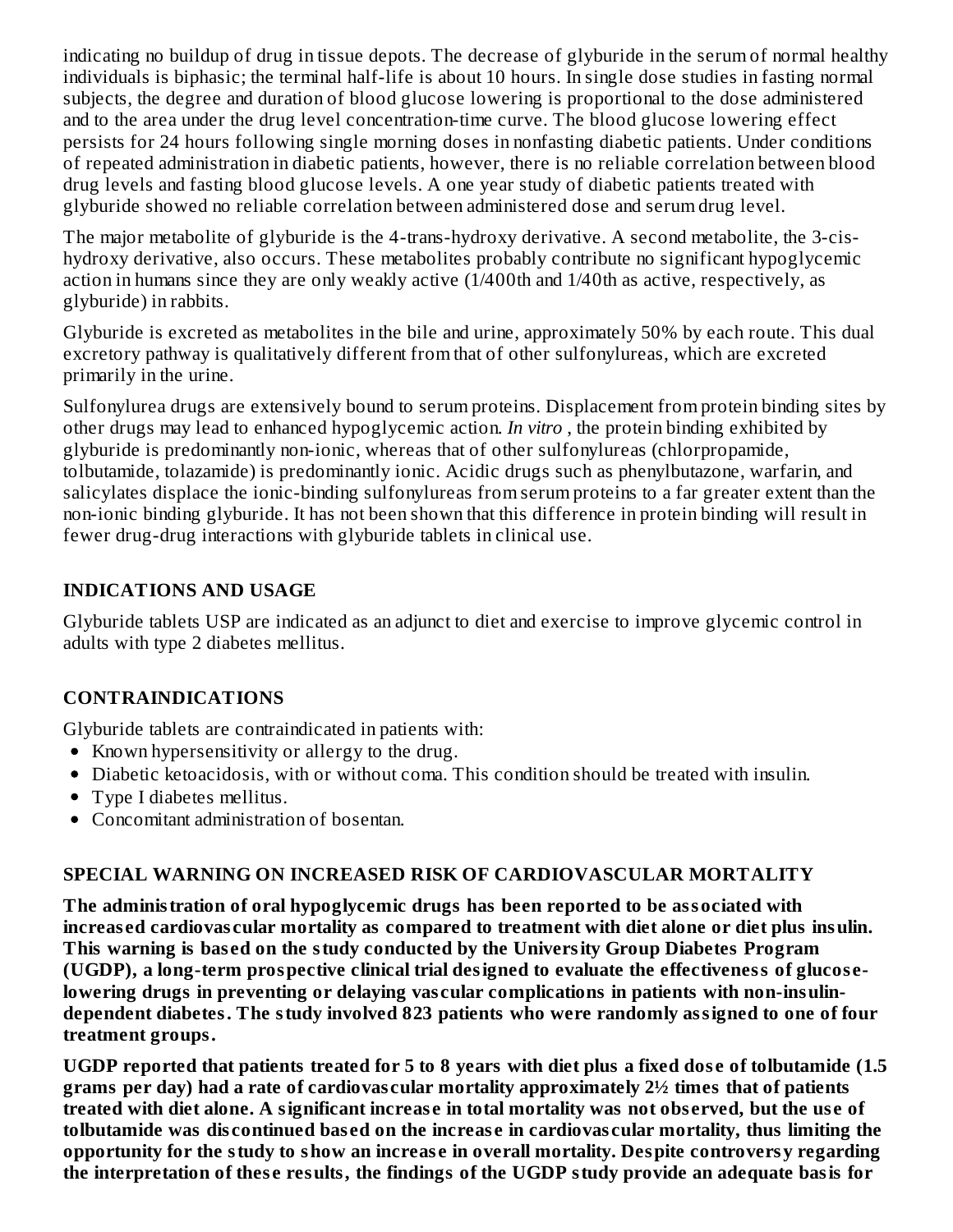**this warning. The patient should be informed of the potential risks and advantages of glyburide and of alternative modes of therapy.**

**Although only one drug in the sulfonylurea class (tolbutamide) was included in this study, it is prudent from a safety standpoint to consider that this warning may also apply to other oral** hypoglycemic drugs in this class, in view of their close similarities in mode of action and chemical **structure.**

#### **PRECAUTIONS**

## **General**

## **Macrovas cular Outcomes**

There have been no clinical studies establishing conclusive evidence of macrovascular risk reduction with glyburide or any other anti-diabetic drug.

# **Hypoglycemia**

All sulfonylureas including glyburide are capable of producing severe hypoglycemia. Proper patient selection and dosage and instructions are important to avoid hypoglycemic episodes. Renal or hepatic insufficiency may cause elevated drug levels of glyburide and the latter may also diminish gluconeogenic capacity, both of which increase the risk of serious hypoglycemic reactions. Elderly, debilitated or malnourished patients, and those with adrenal or pituitary insufficiency, are particularly susceptible to the hypoglycemic action of glucose-lowering drugs. Hypoglycemia may be difficult to recognize in the elderly and in people who are taking beta-adrenergic blocking drugs. Hypoglycemia is more likely to occur when caloric intake is deficient, after severe or prolonged exercise, when alcohol is ingested, or when more than one glucose lowering drug is used. The risk of hypoglycemia may be increased with combination therapy.

## **Loss of Control of Blood Glucos e**

When a patient stabilized on any diabetic regimen is exposed to stress such as fever, trauma, infection or surgery, a loss of control may occur. At such times it may be necessary to discontinue glyburide and administer insulin.

The effectiveness of any hypoglycemic drug, including glyburide, in lowering blood glucose to a desired level decreases in many patients over a period of time which may be due to progression of the severity of diabetes or to diminished responsiveness to the drug. This phenomenon is known as secondary failure, to distinguish it from primary failure in which the drug is ineffective in an individual patient when glyburide is first given. Adequate adjustment of dose and adherence to diet should be assessed before classifying a patient as a secondary failure.

## **Hemolytic Anemia**

Treatment of patients with glucose 6-phosphate dehydrogenase (G6PD) deficiency with sulfonylurea agents can lead to hemolytic anemia. Because glyburide belongs to the class of sulfonylurea agents, caution should be used in patients with G6PD deficiency and a non-sulfonylurea alternative should be considered. In postmarketing reports, hemolytic anemia has also been reported in patients who did not have known G6PD deficiency.

## **Information for Patients**

Patients should be informed of the potential risks and advantages of glyburide and of alternative modes of therapy. They also should be informed about the importance of adherence to dietary instructions, of a regular exercise program, and of regular testing of urine and/or blood glucose.

The risks of hypoglycemia, its symptoms and treatment, and conditions that predispose to its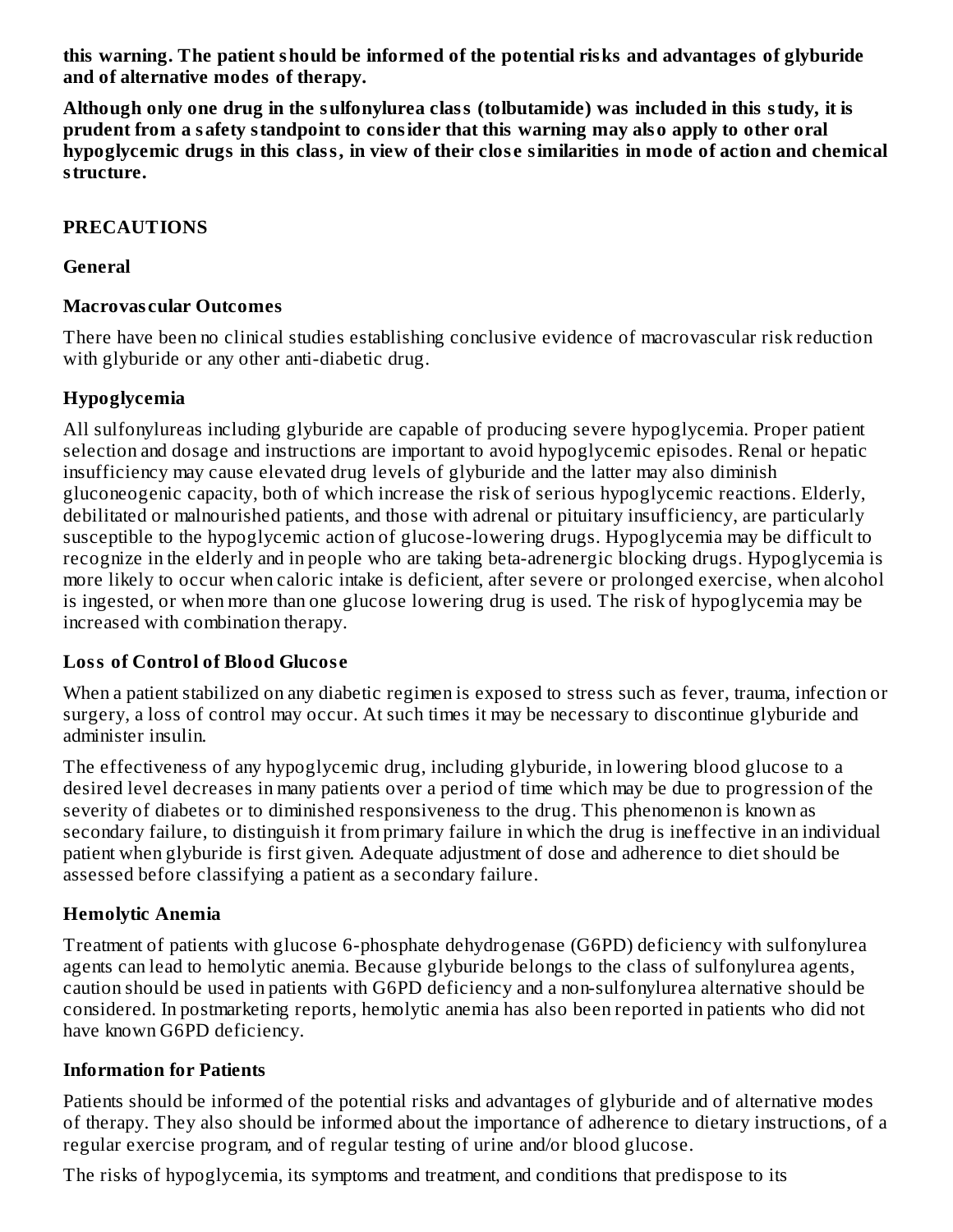development should be explained to patients and responsible family members. Primary and secondary failure also should be explained.

# **Physician Couns eling Information for Patients**

In initiating treatment for type 2 diabetes, diet should be emphasized as the primary form of treatment. Caloric restriction and weight loss are essential in the obese diabetic patient. Proper dietary management alone may be effective in controlling the blood glucose and symptoms of hyperglycemia. The importance of regular physical activity should also be stressed, and cardiovascular risk factors should be identified and corrective measures taken where possible. Use of glyburide or other antidiabetic medications must be viewed by both the physician and patient as a treatment in addition to diet and not as a substitution or as a convenient mechanism for avoiding dietary restraint. Furthermore, loss of blood glucose control on diet alone may be transient, thus requiring only short-term administration of glyburide or other antidiabetic medications. Maintenance or discontinuation of glyburide or other antidiabetic medications should be based on clinical judgment using regular clinical and laboratory evaluations.

# **Laboratory Tests**

Therapeutic response to glyburide tablets should be monitored by frequent urine glucose tests and periodic blood glucose tests. Measurement of glycosylated hemoglobin levels may be helpful in some patients.

## **Drug Interactions**

The hypoglycemic action of sulfonylureas may be potentiated by certain drugs including non-steroidal anti-inflammatory agents and other drugs that are highly protein bound, salicylates, sulfonamides, chloramphenicol, probenecid, coumarins, monoamine oxidase inhibitors, and beta adrenergic blocking agents. When such drugs are administered to a patient receiving glyburide, the patient should be observed closely for hypoglycemia. When such drugs are withdrawn from a patient receiving glyburide, the patient should be observed closely for loss of control.

An increased risk of liver enzyme elevations was observed in patients receiving glyburide concomitantly with bosentan. Therefore concomitant administration of glyburide tablets and bosentan is contraindicated.

Certain drugs tend to produce hyperglycemia and may lead to loss of control. These drugs include the thiazides and other diuretics, corticosteroids, phenothiazines, thyroid products, estrogens, oral contraceptives, phenytoin, nicotinic acid, sympathomimetics, calcium channel blocking drugs, and isoniazid. When such drugs are administered to a patient receiving glyburide, the patient should be closely observed for loss of control. When such drugs are withdrawn from a patient receiving glyburide, the patient should be observed closely for hypoglycemia.

A possible interaction between glyburide and ciprofloxacin, a fluoroquinolone antibiotic, has been reported, resulting in a potentiation of the hypoglycemic action of glyburide. The mechanism for this interaction is not known.

A potential interaction between oral miconazole and oral hypoglycemic agents leading to severe hypoglycemia has been reported. Whether this interaction also occurs with the intravenous, topical or vaginal preparations of miconazole is not known.

## **Metformin**

In a single-dose interaction study in NIDDM subjects, decreases in glyburide AUC and  $\mathsf{C}_{\max}$  were observed, but were highly variable. The single-dose nature of this study and the lack of correlation between glyburide blood levels and pharmacodynamic effects, makes the clinical significance of this interaction uncertain. Coadministration of glyburide and metformin did not result in any changes in either metformin pharmacokinetics or pharmacodynamics.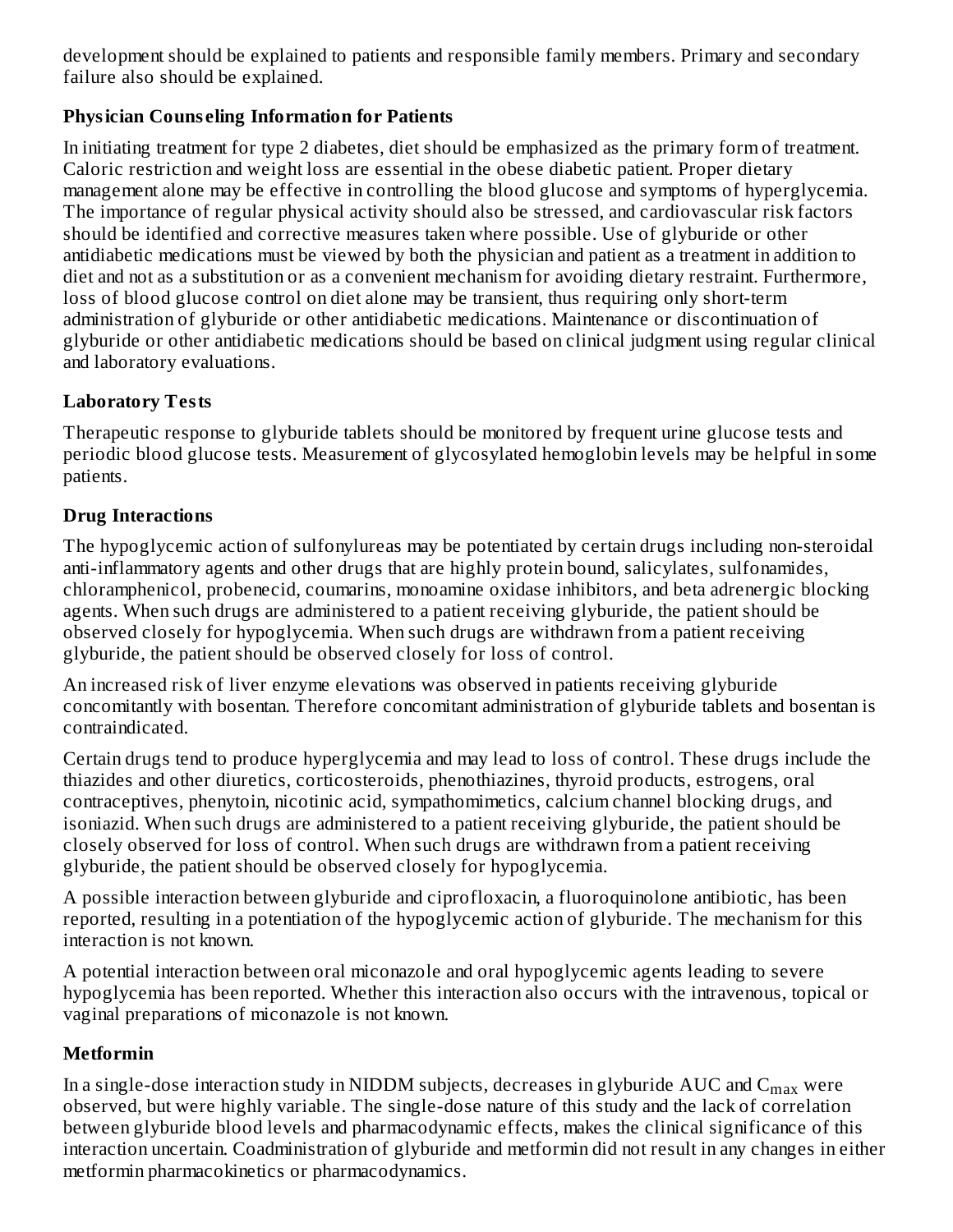## **Coles evelam**

Concomitant administration of colesevelam and glyburide resulted in reductions in glyburide AUC and  $\rm{C_{max}}$  of 32% and 47%, respectively. The reductions in glyburide AUC and  $\rm{C_{max}}$  were 20% and 15%, respectively when administered 1 hour before, and not significantly changed (-7% and 4%, respectively) when administered 4 hours before colesevelam.

## **Topiramate**

A drug-drug interaction study conducted in patients with type 2 diabetes evaluated the steady-state pharmacokinetics of glyburide (5 mg/day) alone and concomitantly with topiramate (150 mg/day). There was a 22% decrease in  $\rm{C_{max}}$  and a 25% reduction in  $\rm{AUC_{24}}$  for glyburide during topiramate administration. Systemic exposure (AUC) of the active metabolites, 4-trans-hydroxy-glyburide (M1) and 3-cis-hydroxyglyburide (M2), was also reduced by 13% and 15%, and  $\rm{C_{max}}$  was reduced by 18% and 25%, respectively. The steady-state pharmacokinetics of topiramate were unaffected by concomitant administration of glyburide.

## **Carcinogenesis, Mutagenesis, and Impairment of Fertility**

Studies in rats at doses up to 300 mg/kg/day for 18 months showed no carcinogenic effects. Glyburide is nonmutagenic when studied in the Salmonella microsome test (Ames test) and in the DNA damage/alkaline elution assay. No drug related effects were noted in any of the criteria evaluated in the two year oncogenicity study of glyburide in mice.

## **Pregnancy**

## **Teratogenic Effects**

## *Pregnancy Category B*

Reproduction studies have been performed in rats and rabbits at doses up to 500 times the human dose and have revealed no evidence of impaired fertility or harm to the fetus due to glyburide. There are, however, no adequate and well controlled studies in pregnant women. Because animal reproduction studies are not always predictive of human response, this drug should be used during pregnancy only if clearly needed.

Because recent information suggests that abnormal blood glucose levels during pregnancy are associated with a higher incidence of congenital abnormalities, many experts recommend that insulin be used during pregnancy to maintain blood glucose as close to normal as possible.

#### **Nonteratogenic Effects**

Prolonged severe hypoglycemia (4 to 10 days) has been reported in neonates born to mothers who were receiving a sulfonylurea drug at the time of delivery. This has been reported more frequently with the use of agents with prolonged half-lives. If glyburide is used during pregnancy, it should be discontinued at least two weeks before the expected delivery date.

## **Nursing Mothers**

Although it is not known whether glyburide is excreted in human milk, some sulfonylurea drugs are known to be excreted in human milk. Because the potential for hypoglycemia in nursing infants may exist, a decision should be made whether to discontinue nursing or to discontinue the drug, taking into account the importance of the drug to the mother. If the drug is discontinued, and if diet alone is inadequate for controlling blood glucose, insulin therapy should be considered.

#### **Pediatric Us e**

Safety and effectiveness in pediatric patients have not been established.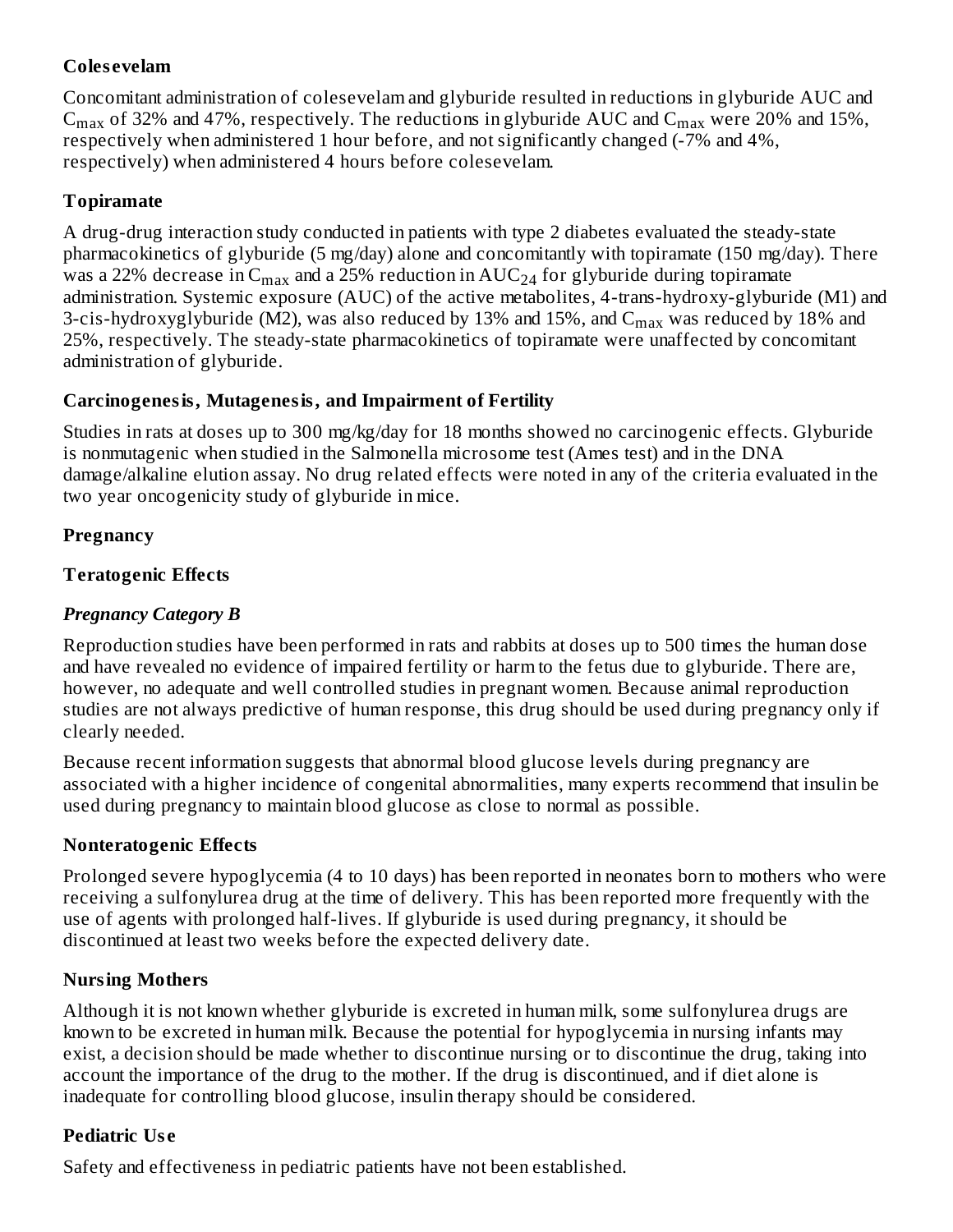## **Geriatric Us e**

Elderly patients are particularly susceptible to the hypoglycemic action of glucose lowering drugs. Hypoglycemia may be difficult to recognize in the elderly (see **PRECAUTIONS** ). The initial and maintenance dosing should be conservative to avoid hypoglycemic reactions (see **DOSAGE AND ADMINISTRATION** ).

Elderly patients are prone to develop renal insufficiency, which may put them at risk of hypoglycemia. Dose selection should include assessment of renal function.

# **ADVERSE REACTIONS**

## **Hypoglycemia:** See **PRECAUTIONS** and **OVERDOSAGE** Sections.

**Gastrointestinal Reactions:** Cholestatic jaundice and hepatitis may occur rarely which may progress to liver failure; glyburide tablets should be discontinued if this occurs.

Liver function abnormalities, including isolated transaminase elevations, have been reported.

Gastrointestinal disturbances, *e.g.* , nausea, epigastric fullness, and heartburn are the most common reactions, having occurred in 1.8% of treated patients during clinical trials. They tend to be dose related and may disappear when dosage is reduced.

**Dermatologic Reactions:** Allergic skin reactions, *e.g.* , pruritus, erythema, urticaria, and morbilliform or maculopapular eruptions occurred in 1.5% of treated patients during clinical trials. These may be transient and may disappear despite continued use of glyburide; if skin reactions persist, the drug should be discontinued.

Porphyria cutanea tarda and photosensitivity reactions have been reported with sulfonylureas.

**Hematologic Reactions:** Leukopenia, agranulocytosis, thrombocytopenia, hemolytic anemia (see **PRECAUTIONS** ), aplastic anemia, and pancytopenia have been reported with sulfonylureas.

**Metabolic Reactions:** Hepatic porphyria and disulfiram-like reactions have been reported with sulfonylureas; however, hepatic porphyria has not been reported with glyburide and disulfiram-like reactions have been reported very rarely.

Cases of hyponatremia have been reported with glyburide and all other sulfonylureas, most often in patients who are on other medications or have medical conditions known to cause hyponatremia or increase release of antidiuretic hormone. The syndrome of inappropriate antidiuretic hormone (SIADH) secretion has been reported with certain other sulfonylureas, and it has been suggested that these sulfonylureas may augment the peripheral (antidiuretic) action of ADH and/or increase release of ADH.

**Other Reactions:** Changes in accommodation and/or blurred vision have been reported with glyburide and other sulfonylureas. These are thought to be related to fluctuation in glucose levels.

In addition to dermatologic reactions, allergic reactions such as angioedema, arthralgia, myalgia and vasculitis have been reported.

# **OVERDOSAGE**

Overdosage of sulfonylureas, including glyburide tablets, can produce hypoglycemia. Mild hypoglycemic symptoms, without loss of consciousness or neurological findings, should be treated aggressively with oral glucose and adjustments in drug dosage and/or meal patterns. Close monitoring should continue until the physician is assured that the patient is out of danger. Severe hypoglycemic reactions with coma, seizure, or other neurological impairment occur infrequently, but constitute medical emergencies requiring immediate hospitalization. If hypoglycemic coma is diagnosed or suspected, the patient should be given a rapid intravenous injection of concentrated (50%) glucose solution. This should be followed by a continuous infusion of a more dilute (10%) glucose solution at a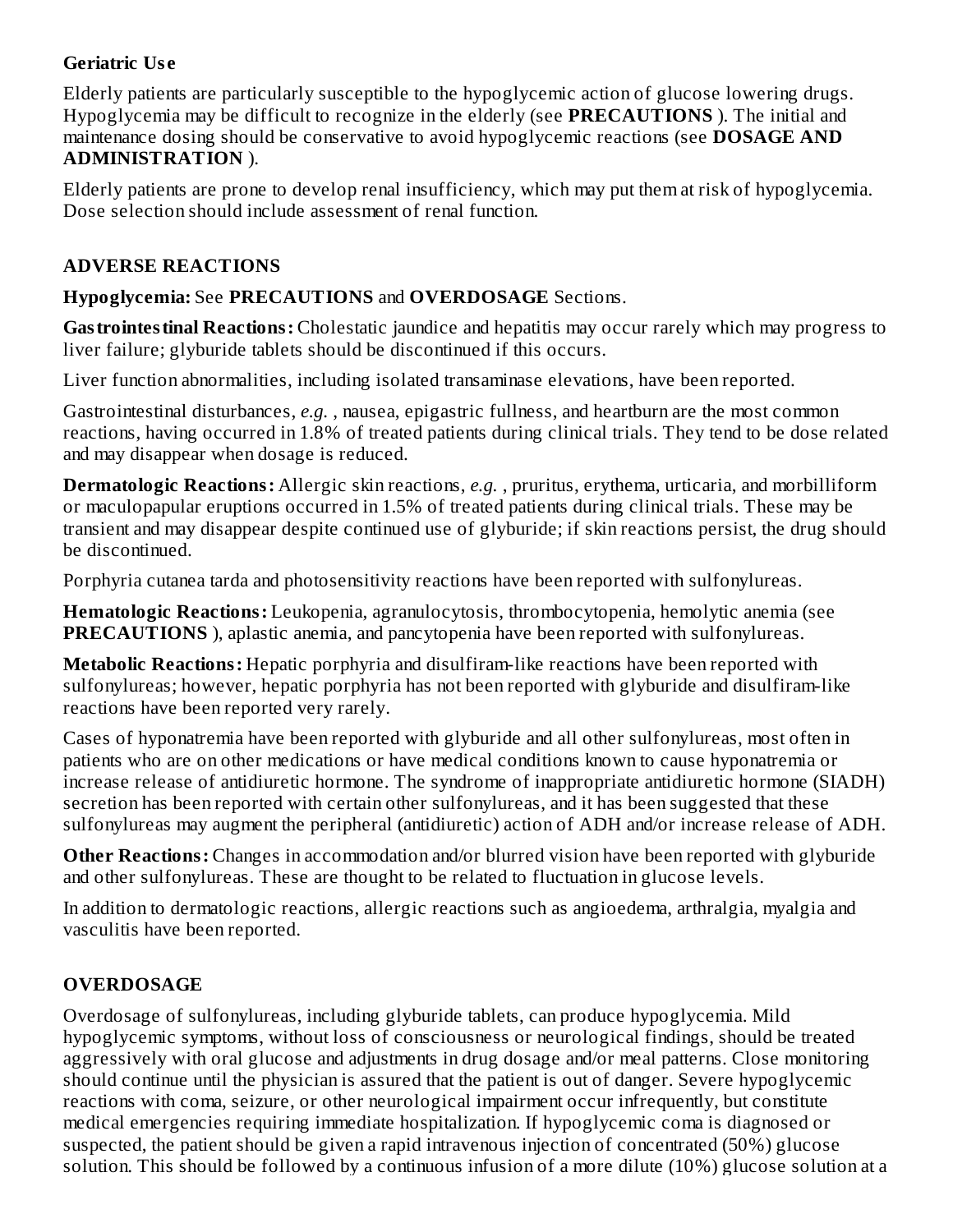rate which will maintain the blood glucose at a level above 100 mg/dL. Patients should be closely monitored for a minimum of 24 to 48 hours, since hypoglycemia may recur after apparent clinical recovery.

# **DOSAGE AND ADMINISTRATION**

There is no fixed dosage regimen for the management of diabetes mellitus with glyburide tablets. In addition to the usual monitoring of urinary glucose, the patient's blood glucose must also be monitored periodically to determine the minimum effective dose for the patient; to detect primary failure, *i.e.* , inadequate lowering of blood glucose at the maximum recommended dose of medication; and to detect secondary failure, *i.e.* , loss of adequate blood glucose lowering response after an initial period of effectiveness. Glycosylated hemoglobin levels may also be of value in monitoring the patient's response to therapy.

Short-term administration of glyburide tablets may be sufficient during periods of transient loss of control in patients usually controlled well on diet.

## **Usual Starting Dos e**

The usual starting dose of glyburide tablets is 2.5 to 5 mg daily, administered with breakfast or the first main meal. Those patients who may be more sensitive to hypoglycemic drugs should be started at 1.25 mg daily. (See **PRECAUTIONS** section for patients at increased risk.) Failure to follow an appropriate dosage regimen may precipitate hypoglycemia. Patients who do not adhere to their prescribed dietary and drug regimen are more prone to exhibit unsatisfactory response to therapy.

#### **Transfer From Other Hypoglycemic Therapy Patients Receiving Other Oral Antidiabetic Therapy**

Transfer of patients from other oral antidiabetic regimens to glyburide tablets should be done conservatively and the initial daily dose should be 2.5 to 5 mg. When transferring patients from oral hypoglycemic agents other than chlorpropamide to glyburide tablets, no transition period and no initial or priming dose are necessary. When transferring patients from chlorpropamide, particular care should be exercised during the first two weeks because the prolonged retention of chlorpropamide in the body and subsequent overlapping drug effects may provoke hypoglycemia.

## **Patients Receiving Insulin**

Some Type II diabetic patients being treated with insulin may respond satisfactorily to glyburide tablets. If the insulin dose is less than 20 units daily, substitution of glyburide tablets 2.5 to 5 mg as a single daily dose may be tried. If the insulin dose is between 20 and 40 units daily, the patient may be placed directly on glyburide tablets 5 mg daily as a single dose. If the insulin dose is more than 40 units daily, a transition period is required for conversion to glyburide tablets. In these patients, insulin dosage is decreased by 50% and glyburide tablets 5 mg daily is started. Please refer to **Titration to Maintenance Dose** for further explanation.

## **Patients Receiving Coles evelam**

When colesevelam is coadministered with glyburide, maximum plasma concentration and total exposure to glyburide is reduced. Therefore, glyburide tablets should be administered at least 4 hours prior to colesevelam.

#### **Titration to Maintenance Dos e**

The usual maintenance dose is in the range of 1.25 to 20 mg daily, which may be given as a single dose or in divided doses (see **Dosage Interval** section). Dosage increases should be made in increments of no more than 2.5 mg at weekly intervals based upon the patient's blood glucose response.

No exact dosage relationship exists between glyburide tablets and the other oral hypoglycemic agents.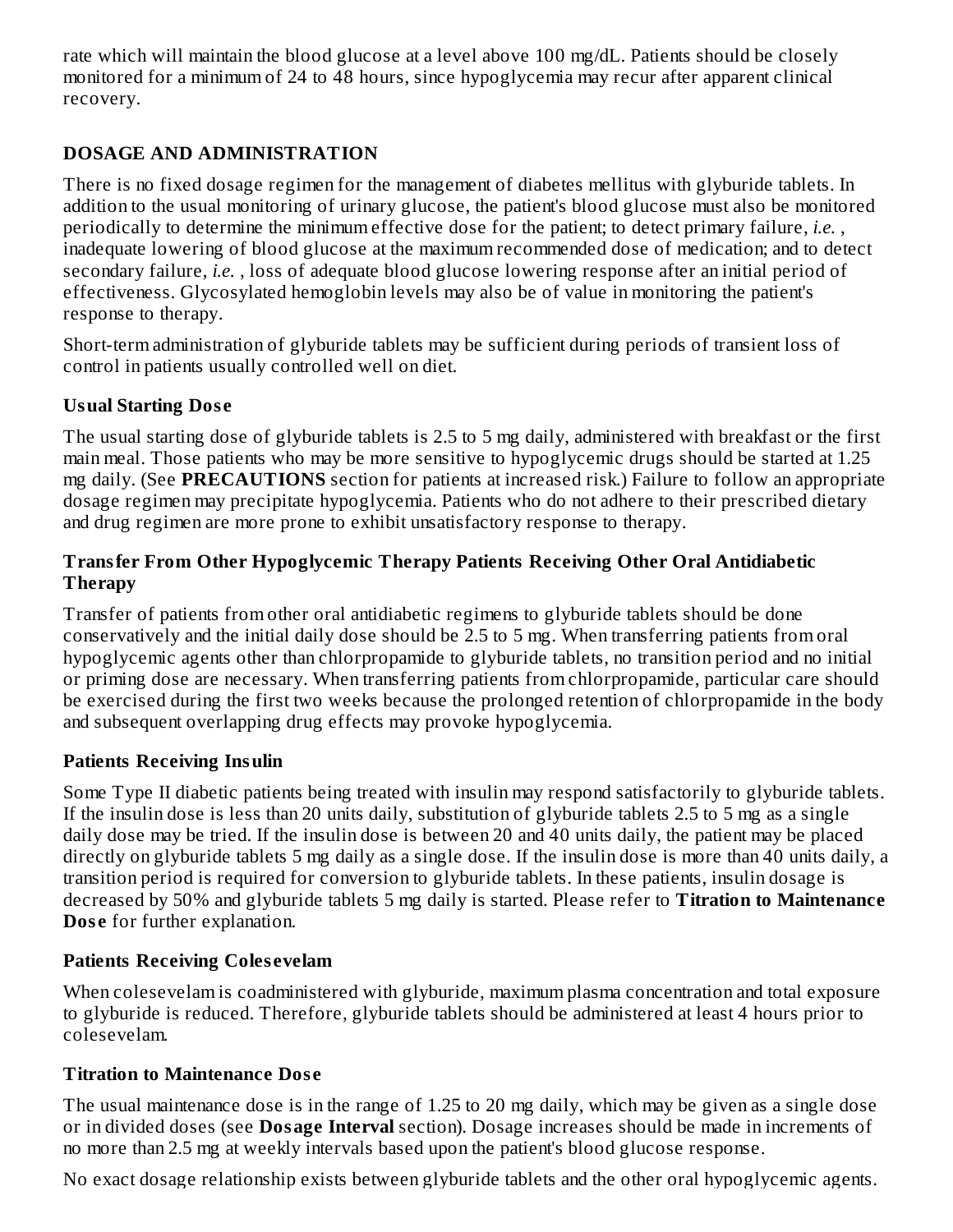No exact dosage relationship exists between glyburide tablets and the other oral hypoglycemic agents. Although patients may be transferred from the maximum dose of other sulfonylureas, the maximum starting dose of 5 mg of glyburide tablets should be observed. A maintenance dose of 5 mg of glyburide tablets provides approximately the same degree of blood glucose control as 250 to 375 mg chlorpropamide, 250 to 375 mg tolazamide, 500 to 750 mg acetohexamide, or 1000 to 1500 mg tolbutamide.

When transferring patients receiving more than 40 units of insulin daily, they may be started on a daily dose of glyburide tablets 5 mg concomitantly with a 50% reduction in insulin dose. Progressive withdrawal of insulin and increase of glyburide tablets in increments of 1.25 to 2.5 mg every 2 to 10 days is then carried out. During this conversion period when both insulin and glyburide tablets are being used, hypoglycemia may occur. During insulin withdrawal, patients should test their urine for glucose and acetone at least three times daily and report results to their physician. The appearance of persistent acetonuria with glycosuria indicates that the patient is a Type I diabetic who requires insulin therapy.

## **Concomitant Glyburide and Metformin Therapy**

Glyburide tablets should be added gradually to the dosing regimen of patients who have not responded to the maximum dose of metformin monotherapy after four weeks (see **Usual Starting Dos e** and **Titration to Maintenance Dos e** ). Refer to metformin package insert.

With concomitant glyburide and metformin therapy, the desired control of blood glucose may be obtained by adjusting the dose of each drug. However, attempts should be made to identify the optimal dose of each drug needed to achieve this goal. With concomitant glyburide and metformin therapy, the risk of hypoglycemia associated with sulfonylurea therapy continues and may be increased. Appropriate precautions should be taken (see **PRECAUTIONS** section).

#### **Maximum Dos e**

Daily doses of more than 20 mg are not recommended.

## **Dosage Interval**

Once-a-day therapy is usually satisfactory. Some patients, particularly those receiving more than 10 mg daily, may have a more satisfactory response with twice-a-day dosage.

## **Specific Patient Populations**

Glyburide is not recommended for use in pregnancy or for use in pediatric patients.

In elderly patients, debilitated or malnourished patients, and patients with impaired renal or hepatic function, the initial and maintenance dosing should be conservative to avoid hypoglycemic reactions (see **PRECAUTIONS** section).

Glyburide tablets USP, 1.25 mg are blue circular biconvex tablets, debossed with the score line, logo "OP" andproduct ID No. "54"on one side and "1.25" on the other side. They are supplied as follows:

**NDC** 76333-154-11 bottles of 100

**NDC** 76333-154-13 bottles of 500

**NDC** 76333-154-12 bottles of 1000

Glyburide tablets USP, 2.5 mg are yellow circular biconvex tablets, debossed with the score line, logo "OP" andproduct ID No. "55"on one side and "2.5" on the other side. They are supplied as follows:

**NDC** 76333-155-11 bottles of 100

**NDC** 76333-155-13 bottles of 500

**NDC** 76333-155-12 bottles of 1000

Glyburide tablets USP, 5 mg are white to off-white circular biconvex tablets, debossed with the score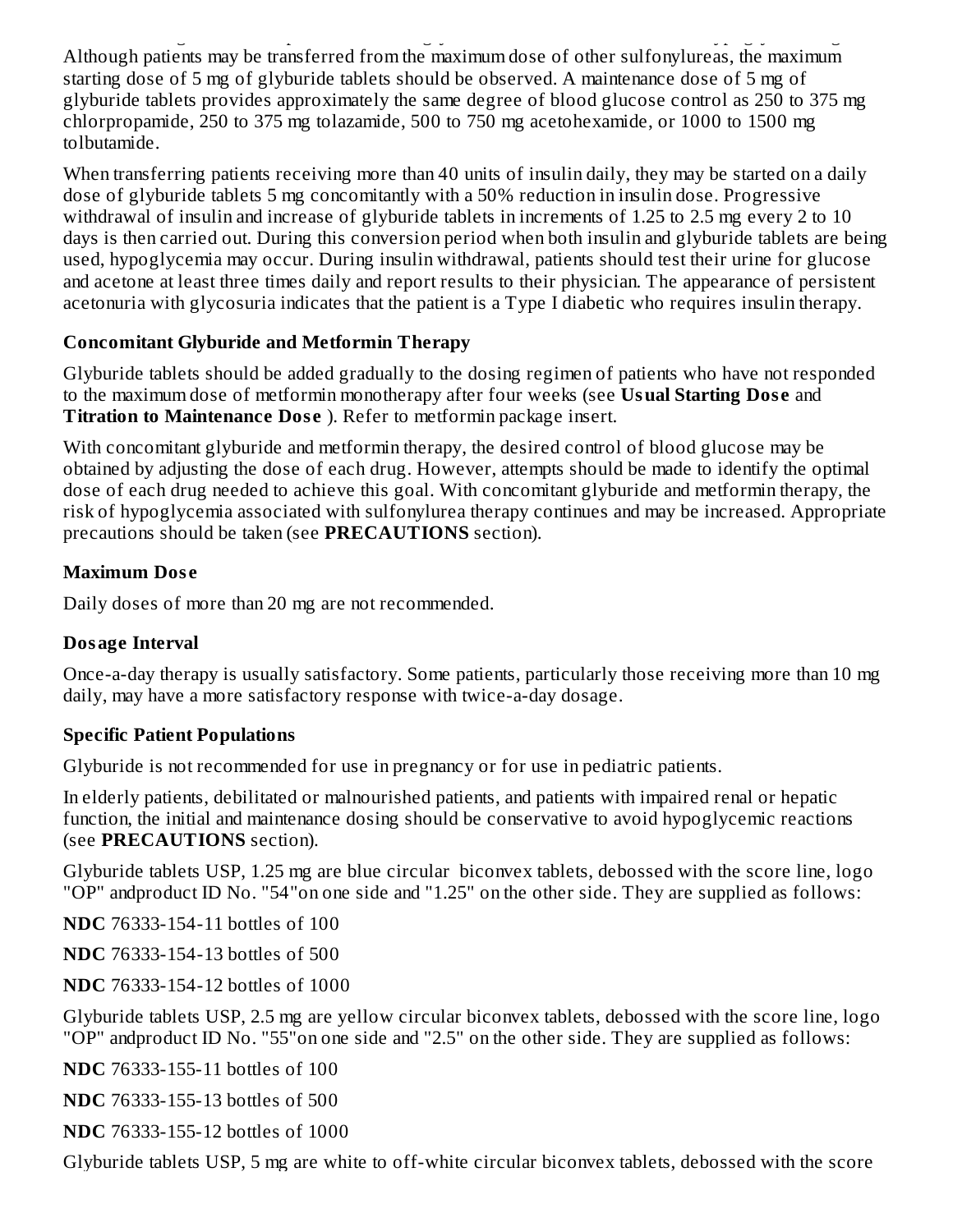line, logo "OP" andproduct ID No. "56"on one side and "5" on the other side. They are supplied as follows:

**NDC** 76333-156-11 bottles of 100

**NDC** 76333-156-13 bottles of 500

**NDC** 76333-156-12 bottles of 1000

Store at 20° to 25°C (68° to 77°F) [See USP Controlled Room Temperature].

Dispense in tight, light-resistant container as defined in the USP, with a child-resistant closure (as required). Keep container tightly closed.

KEEP THIS AND ALL MEDICATIONS OUT OF THE REACH OF CHILDREN.

Manufactured and Marketed by:

Orient Pharma Co., Ltd.

Yunlin, Taiwan

Revised 05/2016

# **Package/Label Display Panel**



**GlyBURIDE Tablets USP 1.25 mg 100s Label Text NDC 76333-154-11 GlyBURIDETablets USP1.25 mg Rx only**

**100 TABLETS**

**Orient Pharma Co., Ltd.**

**Package/Label Display Panel**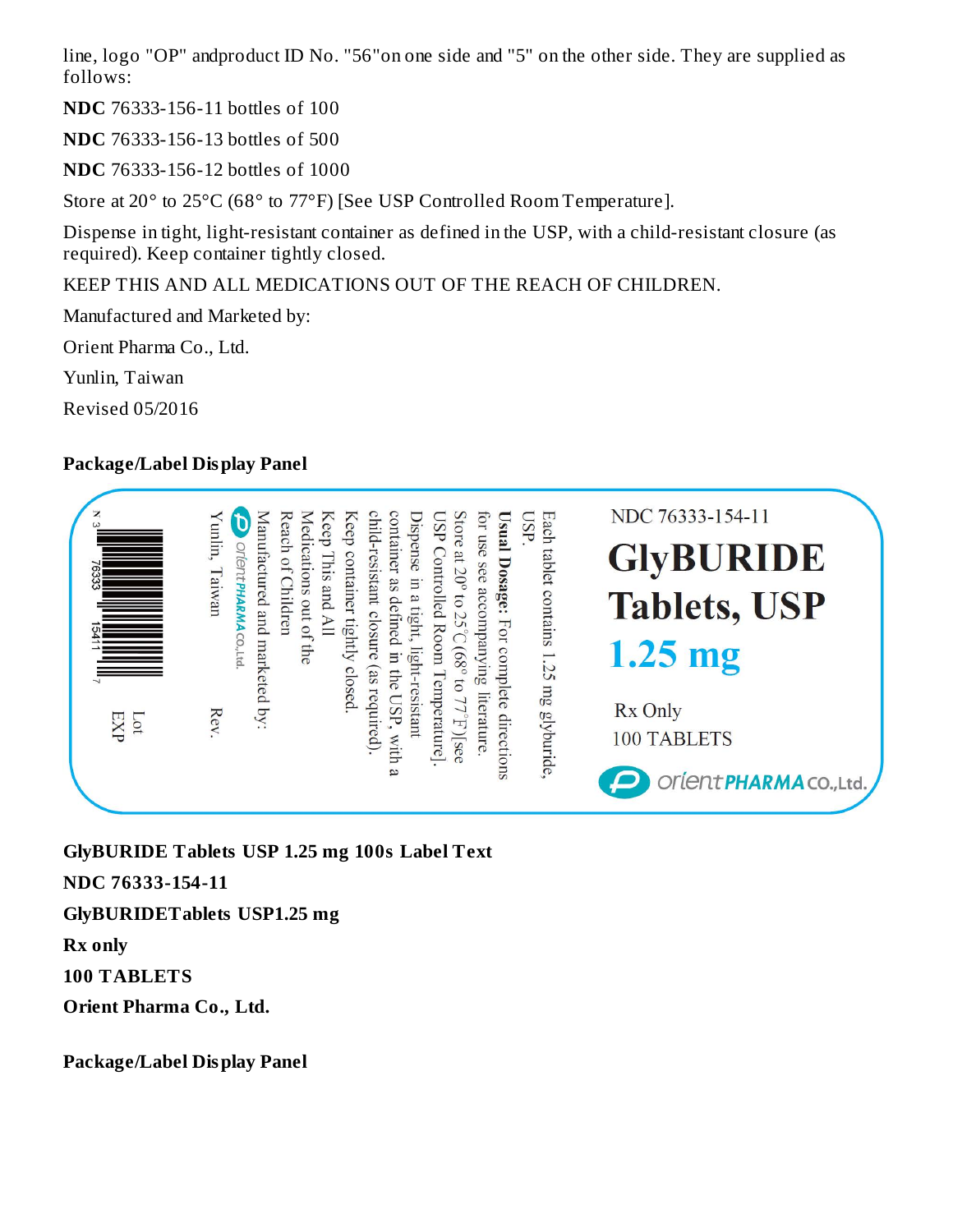

**GlyBURIDE Tablets USP 2.5 mg 100s Label Text**

**NDC76333-155-11**

**GlyBURIDETablets USP2.5 mg**

**Rx only**

**100 TABLETS**

**Orient Pharma Co., Ltd.**

#### **Package/Label Display Panel**



**GlyBURIDE Tablets USP 5 mg 100s Label Text NDC76333-156-11 GlyBURIDETablets USP5 mg Rx only 100 TABLETS Orient Pharma Co., Ltd.**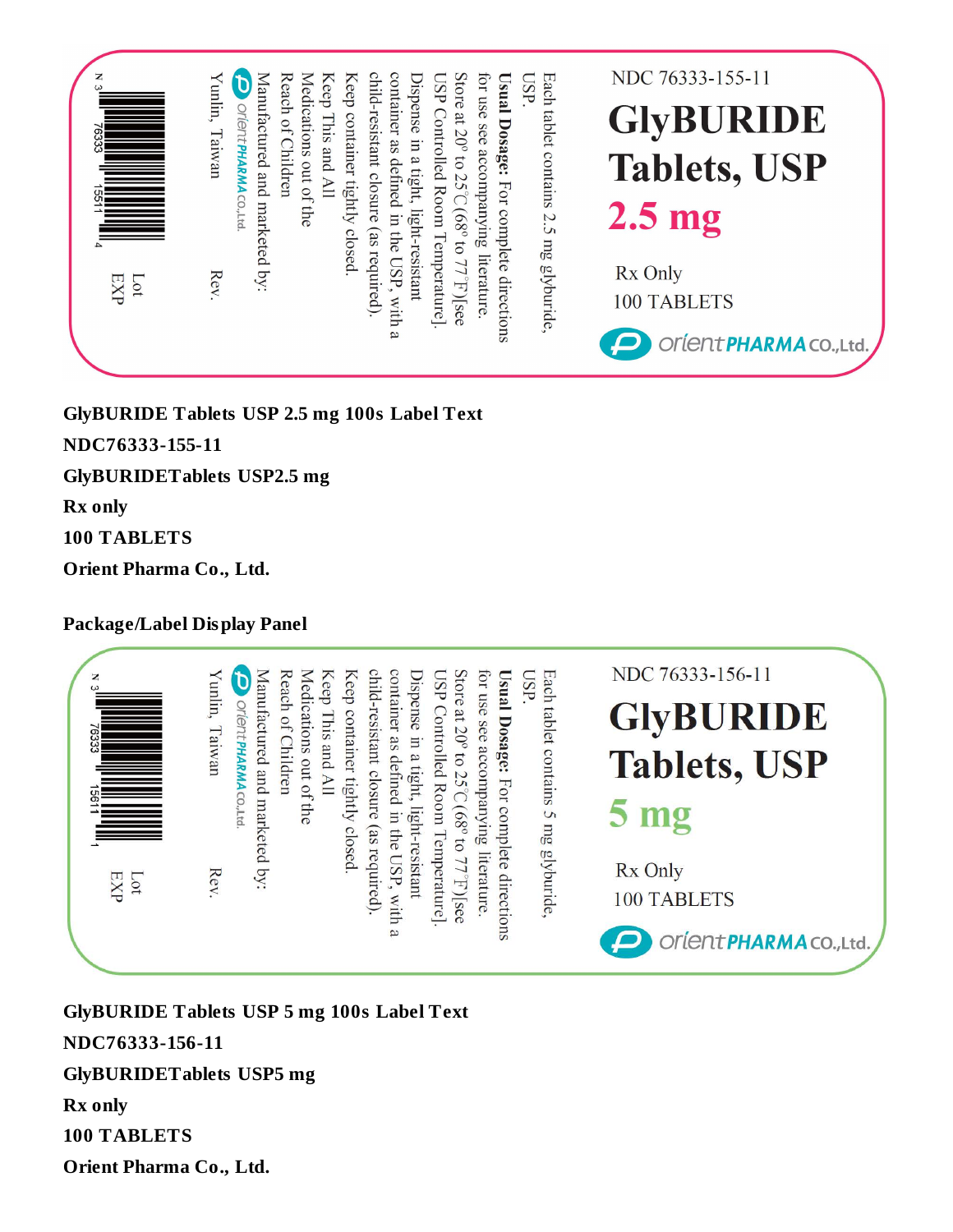| <b>GLYBURIDE</b><br>glyburide tablet                                                                        |                                                                       |              |              |                                                           |                           |                          |                             |           |
|-------------------------------------------------------------------------------------------------------------|-----------------------------------------------------------------------|--------------|--------------|-----------------------------------------------------------|---------------------------|--------------------------|-----------------------------|-----------|
|                                                                                                             |                                                                       |              |              |                                                           |                           |                          |                             |           |
| <b>Product Information</b>                                                                                  |                                                                       |              |              |                                                           |                           |                          |                             |           |
| Product Type<br>HUMAN PRESCRIPTION DRUG                                                                     |                                                                       |              |              | Item Code (Source)                                        |                           | NDC:76333-154            |                             |           |
| <b>Route of Administration</b><br>ORAL                                                                      |                                                                       |              |              |                                                           |                           |                          |                             |           |
|                                                                                                             |                                                                       |              |              |                                                           |                           |                          |                             |           |
|                                                                                                             |                                                                       |              |              |                                                           |                           |                          |                             |           |
| <b>Active Ingredient/Active Moiety</b>                                                                      |                                                                       |              |              |                                                           |                           |                          |                             |           |
| <b>Ingredient Name</b>                                                                                      |                                                                       |              |              |                                                           |                           | <b>Basis of Strength</b> |                             | Strength  |
| GLYBURIDE (UNII: SX6K58TVWC) (GLYBURIDE - UNII:SX6K58TVWC)                                                  |                                                                       |              |              |                                                           |                           | <b>GLYBURIDE</b>         |                             | $1.25$ mg |
|                                                                                                             |                                                                       |              |              |                                                           |                           |                          |                             |           |
|                                                                                                             |                                                                       |              |              |                                                           |                           |                          |                             |           |
| <b>Inactive Ingredients</b>                                                                                 |                                                                       |              |              |                                                           |                           |                          |                             |           |
|                                                                                                             |                                                                       |              |              | <b>Ingredient Name</b>                                    |                           |                          |                             | Strength  |
| CELLULOSE, MICRO CRYSTALLINE (UNII: OP1R32D61U)                                                             |                                                                       |              |              |                                                           |                           |                          |                             |           |
| LACTOSE MONOHYDRATE (UNII: EWQ57Q8I5X)                                                                      |                                                                       |              |              |                                                           |                           |                          |                             |           |
| SO DIUM STARCH GLYCOLATE TYPE A POTATO (UNII: 5856J3G2A2)                                                   |                                                                       |              |              |                                                           |                           |                          |                             |           |
| MAGNESIUM STEARATE (UNII: 70097M6I30)                                                                       |                                                                       |              |              |                                                           |                           |                          |                             |           |
| FD&C BLUE NO. 1 (UNII: H3R47K3TBD)                                                                          |                                                                       |              |              |                                                           |                           |                          |                             |           |
|                                                                                                             |                                                                       |              |              |                                                           |                           |                          |                             |           |
| <b>Product Characteristics</b>                                                                              |                                                                       |              |              |                                                           |                           |                          |                             |           |
| Color                                                                                                       | <b>BLUE</b>                                                           |              | <b>Score</b> |                                                           |                           |                          |                             |           |
| <b>Shape</b>                                                                                                |                                                                       | <b>ROUND</b> |              | <b>Size</b>                                               |                           |                          | 2 pieces<br>8 <sub>mm</sub> |           |
| Flavor                                                                                                      |                                                                       |              |              | <b>Imprint Code</b>                                       |                           |                          |                             |           |
| <b>Contains</b>                                                                                             |                                                                       |              |              |                                                           |                           |                          |                             |           |
|                                                                                                             |                                                                       |              |              |                                                           |                           |                          |                             |           |
|                                                                                                             |                                                                       |              |              |                                                           |                           |                          |                             |           |
| <b>Packaging</b>                                                                                            |                                                                       |              |              |                                                           |                           |                          |                             |           |
| <b>Item Code</b><br>#                                                                                       |                                                                       |              |              | <b>Package Description</b><br><b>Marketing Start Date</b> |                           |                          | <b>Marketing End Date</b>   |           |
|                                                                                                             | 1 NDC:76333-154-11 100 in 1 BOTTLE; Type 0: Not a Combination Product |              |              |                                                           | 02/26/2019                |                          |                             |           |
| 2 NDC:76333-154-13                                                                                          | 500 in 1 BOTTLE; Type 0: Not a Combination Product                    |              |              |                                                           | 02/26/2019                |                          |                             |           |
| 1000 in 1 BOTTLE; Type 0: Not a Combination Product<br>3 NDC:76333-154-12                                   |                                                                       |              |              | 02/26/2019                                                |                           |                          |                             |           |
|                                                                                                             |                                                                       |              |              |                                                           |                           |                          |                             |           |
|                                                                                                             |                                                                       |              |              |                                                           |                           |                          |                             |           |
| <b>Marketing Information</b>                                                                                |                                                                       |              |              |                                                           |                           |                          |                             |           |
| <b>Marketing Category</b><br><b>Application Number or Monograph Citation</b><br><b>Marketing Start Date</b> |                                                                       |              |              |                                                           | <b>Marketing End Date</b> |                          |                             |           |
| <b>ANDA</b>                                                                                                 | ANDA206483                                                            |              |              |                                                           | 02/26/2019                |                          |                             |           |
|                                                                                                             |                                                                       |              |              |                                                           |                           |                          |                             |           |
|                                                                                                             |                                                                       |              |              |                                                           |                           |                          |                             |           |
| <b><i>ITOIDIDE</i></b>                                                                                      |                                                                       |              |              |                                                           |                           |                          |                             |           |

# **GLYBURIDE**

glyburide tablet

#### **Product Information**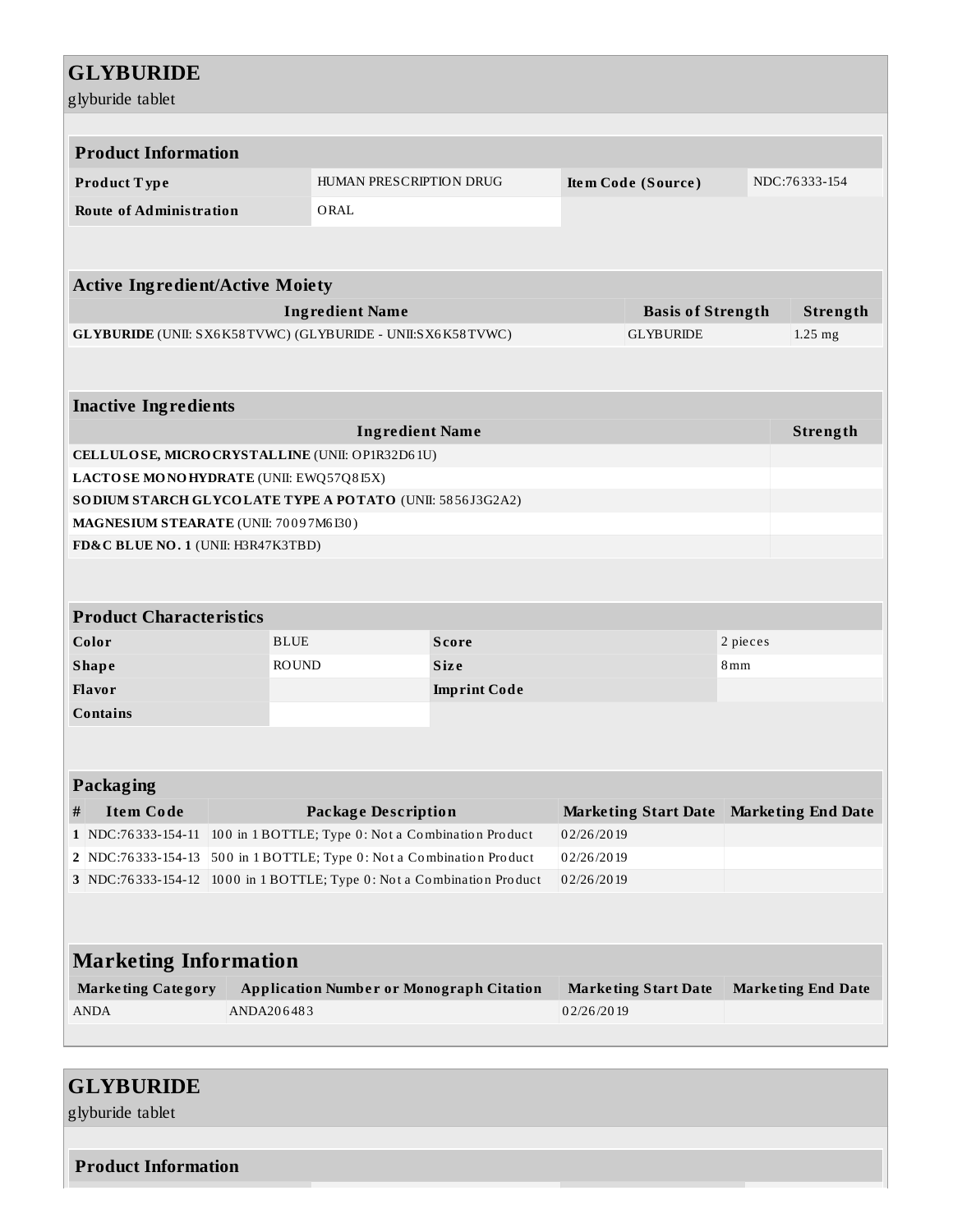|                                                                                   | <b>HUMAN PRESCRIPTION DRUG</b><br>Product Type                                 |            |                                                          | Item Code (Source)  |                             | NDC:76333-156 |                           |  |
|-----------------------------------------------------------------------------------|--------------------------------------------------------------------------------|------------|----------------------------------------------------------|---------------------|-----------------------------|---------------|---------------------------|--|
| <b>Route of Administration</b>                                                    |                                                                                |            | ORAL                                                     |                     |                             |               |                           |  |
|                                                                                   |                                                                                |            |                                                          |                     |                             |               |                           |  |
|                                                                                   |                                                                                |            |                                                          |                     |                             |               |                           |  |
|                                                                                   | <b>Active Ingredient/Active Moiety</b>                                         |            |                                                          |                     |                             |               |                           |  |
| <b>Ingredient Name</b><br><b>Basis of Strength</b>                                |                                                                                |            |                                                          |                     |                             |               | Strength                  |  |
|                                                                                   |                                                                                |            |                                                          |                     |                             |               | 5 <sub>mg</sub>           |  |
|                                                                                   | GLYBURIDE (UNII: SX6K58TVWC) (GLYBURIDE - UNII:SX6K58TVWC)<br><b>GLYBURIDE</b> |            |                                                          |                     |                             |               |                           |  |
|                                                                                   |                                                                                |            |                                                          |                     |                             |               |                           |  |
|                                                                                   | <b>Inactive Ingredients</b>                                                    |            |                                                          |                     |                             |               |                           |  |
| <b>Ingredient Name</b>                                                            |                                                                                |            |                                                          |                     |                             |               | Strength                  |  |
|                                                                                   |                                                                                |            | CELLULOSE, MICRO CRYSTALLINE (UNII: OP1R32D61U)          |                     |                             |               |                           |  |
|                                                                                   | LACTOSE MONOHYDRATE (UNII: EWQ57Q8I5X)                                         |            |                                                          |                     |                             |               |                           |  |
|                                                                                   |                                                                                |            | SODIUM STARCH GLYCOLATE TYPE A POTATO (UNII: 5856J3G2A2) |                     |                             |               |                           |  |
|                                                                                   | MAGNESIUM STEARATE (UNII: 70097M6I30)                                          |            |                                                          |                     |                             |               |                           |  |
|                                                                                   |                                                                                |            |                                                          |                     |                             |               |                           |  |
|                                                                                   |                                                                                |            |                                                          |                     |                             |               |                           |  |
|                                                                                   | <b>Product Characteristics</b>                                                 |            |                                                          |                     |                             |               |                           |  |
|                                                                                   | Color                                                                          |            | <b>WHITE</b>                                             | <b>Score</b>        |                             | 2 pieces      |                           |  |
|                                                                                   | <b>Shape</b>                                                                   |            | <b>ROUND</b>                                             | Size                |                             |               | 8mm                       |  |
|                                                                                   | Flavor                                                                         |            |                                                          | <b>Imprint Code</b> |                             |               |                           |  |
| <b>Contains</b>                                                                   |                                                                                |            |                                                          |                     |                             |               |                           |  |
|                                                                                   |                                                                                |            |                                                          |                     |                             |               |                           |  |
|                                                                                   |                                                                                |            |                                                          |                     |                             |               |                           |  |
|                                                                                   | Packaging                                                                      |            |                                                          |                     |                             |               |                           |  |
| #                                                                                 | <b>Item Code</b>                                                               |            | <b>Package Description</b>                               |                     | <b>Marketing Start Date</b> |               | <b>Marketing End Date</b> |  |
|                                                                                   | 1 NDC:76333-156-11 100 in 1 BOTTLE; Type 0: Not a Combination Product          |            |                                                          |                     |                             |               |                           |  |
|                                                                                   | 2 NDC:76333-156-13 500 in 1 BOTTLE; Type 0: Not a Combination Product          |            |                                                          |                     | 02/26/2019                  |               |                           |  |
| 3 NDC:76333-156-12 1000 in 1 BOTTLE; Type 0: Not a Combination Product 02/26/2019 |                                                                                |            |                                                          |                     | 02/26/2019                  |               |                           |  |
|                                                                                   |                                                                                |            |                                                          |                     |                             |               |                           |  |
|                                                                                   |                                                                                |            |                                                          |                     |                             |               |                           |  |
|                                                                                   |                                                                                |            |                                                          |                     |                             |               |                           |  |
|                                                                                   | <b>Marketing Information</b>                                                   |            |                                                          |                     |                             |               |                           |  |
|                                                                                   | <b>Marketing Category</b>                                                      |            | <b>Application Number or Monograph Citation</b>          |                     | <b>Marketing Start Date</b> |               | <b>Marketing End Date</b> |  |
|                                                                                   | <b>ANDA</b>                                                                    | ANDA206483 |                                                          |                     | 02/26/2019                  |               |                           |  |
|                                                                                   |                                                                                |            |                                                          |                     |                             |               |                           |  |
|                                                                                   |                                                                                |            |                                                          |                     |                             |               |                           |  |
|                                                                                   | <b>GLYBURIDE</b>                                                               |            |                                                          |                     |                             |               |                           |  |
|                                                                                   | glyburide tablet                                                               |            |                                                          |                     |                             |               |                           |  |
|                                                                                   |                                                                                |            |                                                          |                     |                             |               |                           |  |
|                                                                                   | <b>Product Information</b>                                                     |            |                                                          |                     |                             |               |                           |  |
|                                                                                   |                                                                                |            |                                                          |                     |                             |               |                           |  |
|                                                                                   | Product Type                                                                   |            | HUMAN PRESCRIPTION DRUG                                  |                     | Item Code (Source)          |               | NDC:76333-155             |  |
|                                                                                   | <b>Route of Administration</b>                                                 |            | ORAL                                                     |                     |                             |               |                           |  |

| Active Ingredient/Active Moiety |                          |          |  |  |  |
|---------------------------------|--------------------------|----------|--|--|--|
| Ingredient Name                 | <b>Basis of Strength</b> | Strength |  |  |  |